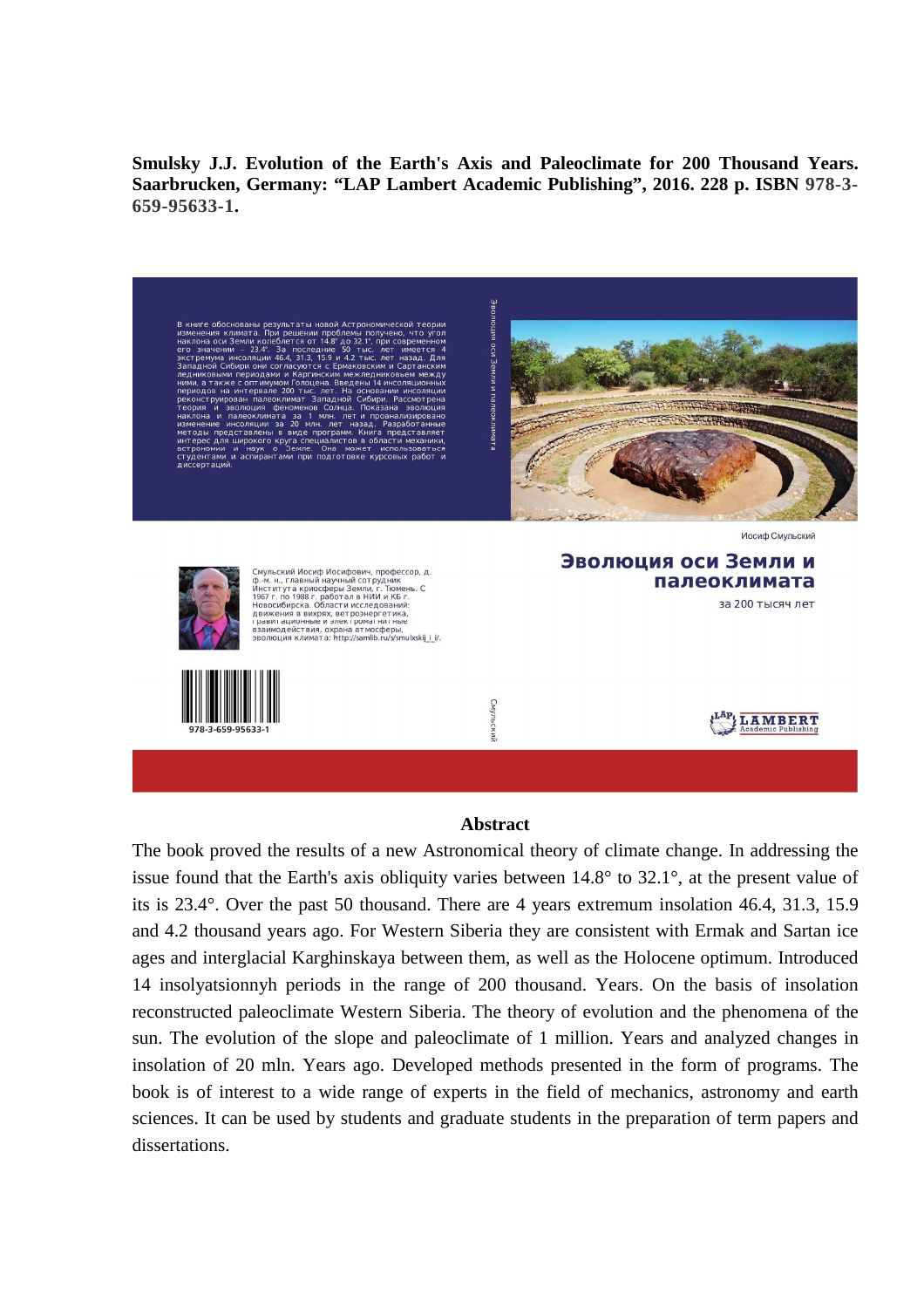## **CONTENTS**

| Chapter 1                                            |
|------------------------------------------------------|
| BASIC POSITIONS AND NEW RESULTS OF                   |
| THE ASTRONOMICAL THEORY<br>ОF                        |
|                                                      |
|                                                      |
| 1.2. The geometry of the movement of the Sun in      |
|                                                      |
| 1.4. The evolution of the orbital motion  21         |
| 1.5. Evolution of the Earth's rotational motion . 26 |
|                                                      |
| 1.7. Validation of the solution of the Earth         |
|                                                      |
|                                                      |
| Chapter 2                                            |
| ALGORITHM FOR CALCULATING OF THE                     |
|                                                      |
|                                                      |
| 2.2. The main results of the two bodies problem47    |
| 2.3. The geometrical characteristics of insolation50 |
|                                                      |
|                                                      |
| 2.6. Changing the Sun longitude of the year 56       |
| 2.7. Change daily insolation by day of the year58    |
|                                                      |
|                                                      |
|                                                      |
| 2.12. Dynamics of insolation in the contemporary     |
|                                                      |
|                                                      |
|                                                      |
|                                                      |
| Chapter 3                                            |
|                                                      |
| CHANGING WESTERN SIBERIA<br>PALEOCLIMATE IN THE LATE |
|                                                      |
|                                                      |
| 3.2. The evolution obliquity and insolation at the   |
| latitude 65° of the Northern Hemisphere 79           |
| 3.3. The change of insolation on latitude 81<br>3.4. |
| The evolution of insolation at other                 |
|                                                      |
| 3.5. Insolation and the last glaciations in Western  |
| 3.5.1. The most significant recent glaciation -      |
|                                                      |
| The warm period between<br>3.5.3.                    |
|                                                      |
| 3.6. Optimum insolation in the Holocene  94          |
| 3.7. Insolation periods of climate change 97         |
| 3.8. Correlation insolation periods with existing    |
| paleoclimatic classifications99                      |
| Chapter 4                                            |
| RECONSTRUCTION OF PALEOCLIMATE ON                    |
| <b>CHANGE OF INSOLATION  102</b>                     |
|                                                      |
| 4.2. The change of insolation on latitude at         |
|                                                      |
| 4.3. Changing of insolation in time at different     |

| 4.4. Insolation and the last glaciations in Western |
|-----------------------------------------------------|
| 4.5. Criteria for the reconstruction<br>of          |
|                                                     |
| 4.6. Penultimate Glacial Maximum or Ermakovsk       |
|                                                     |
| 4.7. Karghinsk interglacial 119                     |
| 4.8. Last Glacial Maximum  122                      |
| 4.9. Optimum insolation in Holocene  125            |
|                                                     |
| Chapter 5                                           |
| <b>EVOLUTION OF THE SUN PHENOMENA128</b>            |
|                                                     |
| 5.2. The geometrical characteristics of the Sun's   |
|                                                     |
| 5.2.1. Sun Movement for the year                    |
|                                                     |
|                                                     |
| 5.2.2. The daily movement of the Sun  136           |
|                                                     |
|                                                     |
| 5.4.1. Daylight hours throughout the year-          |
| 5.4.2. Polar days and nights: the date of           |
| occurrence and duration  145                        |
| 5.4.3. Daylight hours at solstices 148              |
|                                                     |
| 5.5.1. Azimuth of the Sun movement during           |
|                                                     |
| 5.5.2. Projection of the Sun daily path on the      |
|                                                     |
| 5.5.3. Azimuth of sunrise and sunset                |
|                                                     |
| 5.5.4. Extreme azimuths of sunrise and sunset       |
|                                                     |
| 5.6. Solar shadow of the gnomon 160                 |
| 5.6.1. The relative length of the gnomon            |
|                                                     |
| 5.6.2. Changing the length of the shadow            |
|                                                     |
| 5.6.3. Measure the length of the gnomon             |
|                                                     |
| 5.6.4. Midday length of the gnomon shadow           |
|                                                     |
| 5.6.5. Extreme length of the solar gnomon           |
| shadow during solstices 166                         |
| 5.7. Basic phenomena of the Sun 167                 |
| Restoring the observer parameters<br>5.8.<br>and    |
| motion of the Earth according to the ancient Sun's  |
|                                                     |
| use of the results in aerospace<br>5.9.<br>The      |
|                                                     |
|                                                     |
| Chapter 6                                           |
| FURTHER EVOLUTION OF THE EARTH'S                    |
| <b>AXIS AND PALEOCLIMATE 178</b>                    |
|                                                     |
| 6.2. The results of solving the problem of the      |
|                                                     |
| 6.3. The moving orbit plane relative to the         |
| moving plane of the equator181                      |